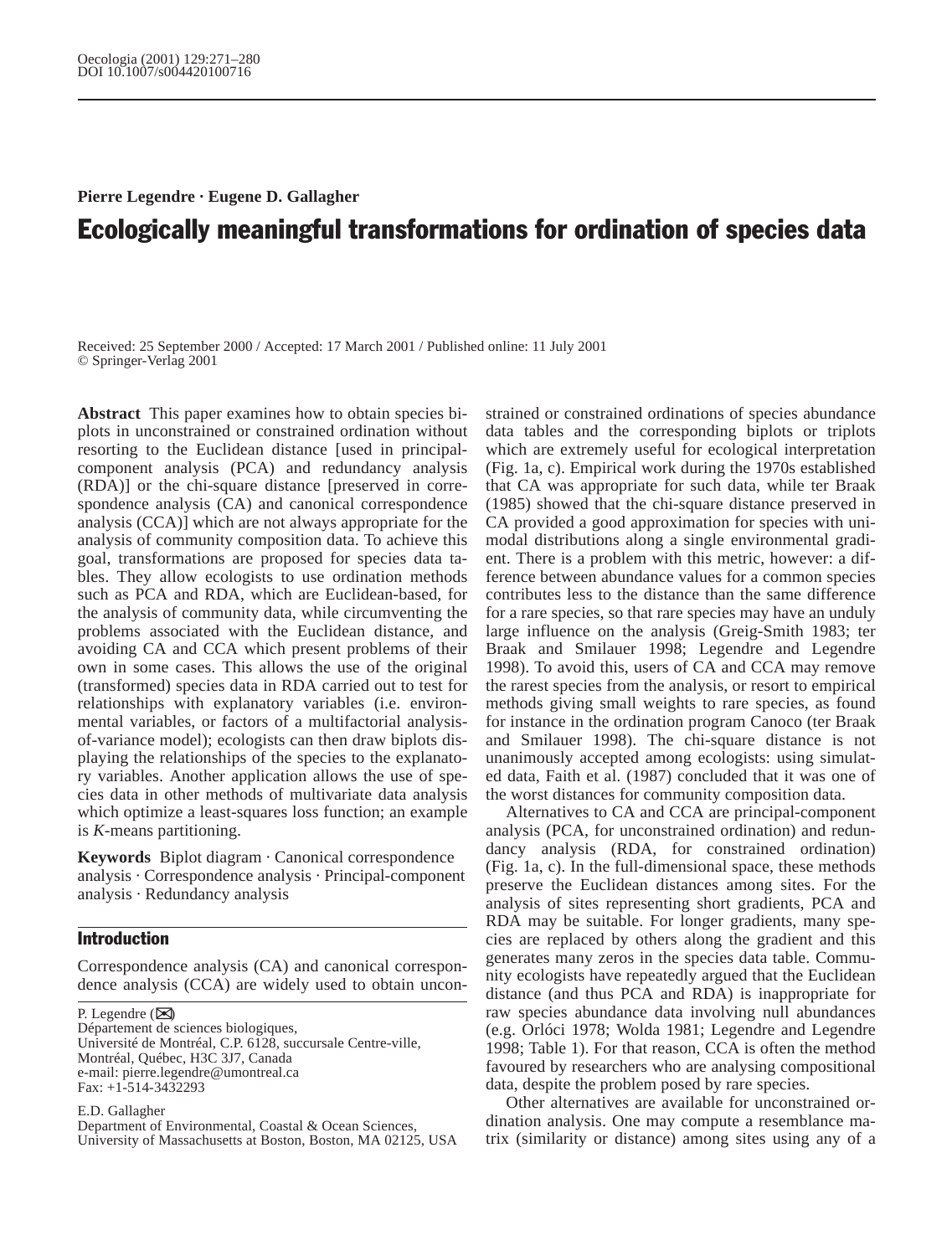**Fig. 1** Schematic comparison of techniques that can be used to obtain unconstrained (**a,b**) or constrained (**c–e**) ordination biplots or triplots of species data tables

# Unconstrained ordination of species data

(a) Classical approach



**Table 1** Species abundance paradox, modified from Orlóci (1978). The paradox is that the Euclidean distance between sites 1 and 2, which have no species in common, is smaller than that between sites 1 and 3 which share species 2 and 3. This example shows that the Euclidean distance is not appropriate for species

community composition data containing zeros. With the other coefficients used here, the distance between sites 1 and 2 is larger than between sites 1 and 3, and the distance between sites 1 and 2 is the same as between sites 2 and 3, or very nearly so

|                                                                                                                                                                  |                            | Species 1                                                | Species 2                                                | Species 3                                                |
|------------------------------------------------------------------------------------------------------------------------------------------------------------------|----------------------------|----------------------------------------------------------|----------------------------------------------------------|----------------------------------------------------------|
| Species abundance paradox data<br>(three sites, three species)                                                                                                   | Site 1<br>Site 2<br>Site 3 | $\Omega$<br>0                                            | 4                                                        | $\theta$<br>8                                            |
| Distance function                                                                                                                                                |                            | $D(\text{site } 1, \text{site } 2)$                      | $D(\text{site } 1, \text{site } 3)$                      | $D(\text{site 2, site 3})$                               |
| $D_{\rm Euclidean}$<br>$D_{\text{chord}}$<br>$D\chi^2_{\text{metric}}$<br>$D\chi^2_{\text{distance}}$<br>$D_{\text{species profiles}}$<br>$D_{\text{Hellinger}}$ |                            | 1.7321<br>1.4142<br>1.0382<br>4.0208<br>1.2247<br>1.4142 | 7.6158<br>0.3204<br>0.0930<br>0.3600<br>0.2357<br>0.1697 | 9.0000<br>1.4142<br>1.0352<br>4.0092<br>1.2472<br>1.4142 |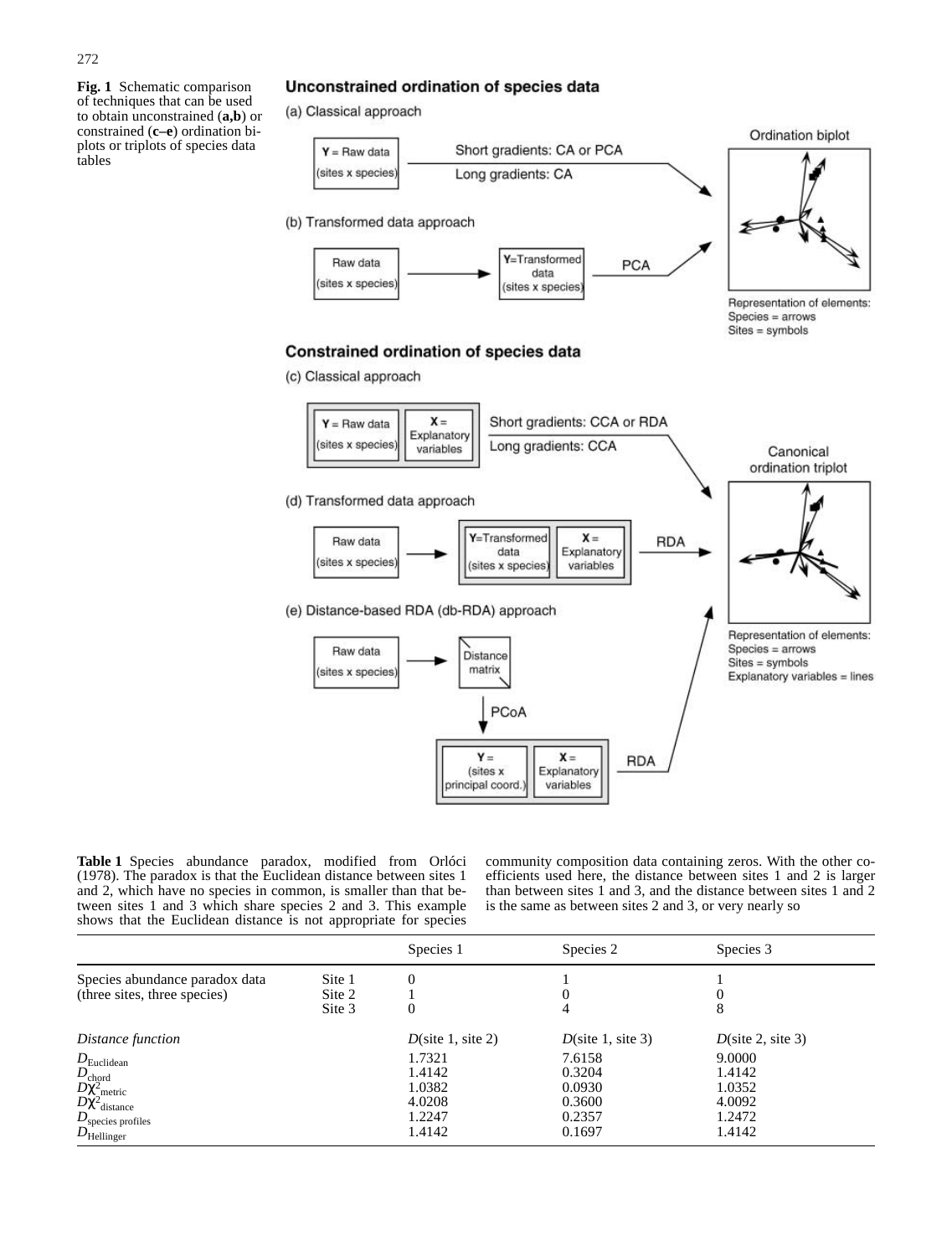number of resemblance coefficients that are appropriate for species presence-absence or abundance data (see Legendre and Legendre 1998 for a review). Following this, principal-coordinate analysis (PCoA) or non-metric multidimensional scaling (NMDS) can be used to obtain an ordination in a small number of dimensions, usually two or three. To obtain biplots of species and sites from PCoA or NMDS, one can (1) compute correlations between the original species vectors (i.e. the vectors whose *i*th components are the counts of a species at site *i*) and the site scores along the PCoA or NMDS ordination axes and scale these correlations as described in Eq. 14 (below), or (2) use the site scores along the two or three PCoA or NMDS ordination axes retained for ordination, together with the original species data, and carry out a PCA of this larger data table in which the original species will be treated as supplementary variables having weights of zero in the analysis; the use of supplementary variables in PCA is described, for example, in ter Braak and Smilauer (1998) and Legendre and Legendre (1998).

Resemblance matrices cannot be used directly in canonical ordination, however. Legendre and Anderson (1999) have proposed a solution to this problem, called distance-based redundancy analysis (db-RDA; Fig. 1e): (1) compute a matrix of distances  $D_{ii}$  among sites using a measure appropriate to species data, e.g. the Steinhaus/Odum/Bray-Curtis measure (called Bray-Curtis for simplicity) which is often the preferred choice of ecologists; (2) compute all the principal coordinates, using PCoA; they preserve the original distances  $D_{ii}$  in full ordination space; if negative eigenvalues and corresponding complex-number axes are produced during eigenvalue decomposition, a correction can be applied to the distance matrix to eliminate them; (3) use RDA to analyse the relationship between the principal coordinates, representing the species data, and the explanatory variables. db-RDA is well-suited to test the significance of relationships between the explanatory and response data tables, but not to produce biplots or triplots of species, sites and environmental variables, which may be needed for interpretation (Gabriel 1982; ter Braak 1994), because the species matrix is replaced in step 3 by another matrix whose columns are principal coordinates. Each column now represents a non-linear combination of the original species, so that their roles cannot easily be untangled. The db-RDA approach can be used either for regular redundancy analysis of community composition against environmental variables, or to obtain a Manovalike analysis in which the factors of the Manova are coded in the matrices of environmental variables and covariables of the canonical analysis. See Legendre and Anderson (1999) for details.

The present paper describes transformations of the species data that allow ecologists to use ordination methods such as PCA and RDA, which are Euclidean-based, with community composition data containing many zeros (long gradients). These transformations offer alternatives, for ordination analysis of community data, to CA and CCA, which are based upon the chi-square metric (Fig. 1b). They allow the use of the original (transformed) species data in RDA to test the relationships with explanatory variables (i.e. environmental variables or factors of a multifactorial analysis-of-variance model; Fig. 1d), as an alternative to db-RDA (Fig. 1e), thus allowing one to draw biplots displaying the relationships of the species to the explanatory variables. An additional application allows the use of community composition data in other methods of multivariate analysis which optimize a least-squares loss function. An example is *K*means partitioning which separates the objects (e.g. sampling sites) into groups obtained by minimizing the sum of the squared Euclidean distances of the objects to the group centroids.

# Transform species composition data to obtain targeted (dis)similarity coefficients

Some (dis)similarity measures commonly used by community ecologists can be obtained by first modifying the species data, then computing the Euclidean distance among sites on the modified data set. We are proposing here to transform the species presence-absence or abundance data and use the transformed data in PCA, RDA or *K*-means partitioning. The net result is an analysis that will preserve the chosen distances among objects. Not all similarity coefficients that have been proposed to analyse community structure data can be obtained through such a transformation, however (see Discussion).

Consider a species abundance data table *Y*=[*yij*] of size  $(n \times p)$  with sites (rows)  $i = \{1...n\}$  and species (columns)  $j = \{1...p\}$ ; the row sums are noted  $y_{i+}$  and the column sums  $y_{+i}$ ; the overall sum is  $y_{++1}$ . We will define transformations of the data  $Y \rightarrow Y'$  such that the Euclidean distance (Eq. 4) among the rows of the transformed data table is equal to some other distance computed among the rows of the original data table *Y*′ (Fig. 2). In the remainder of this paper, we will consider only distance coefficients; if required by the software, the corresponding similarities can be obtained by  $S(i, j)=1-D(i, j)$  or  $S(i, j)=1-D^2(i, j)$ , after ranging the distances to the interval [0, 1] if necessary.



**Fig. 2** Illustration of the role of the data transformations as a way of obtaining a given distance function. The example uses the chord distance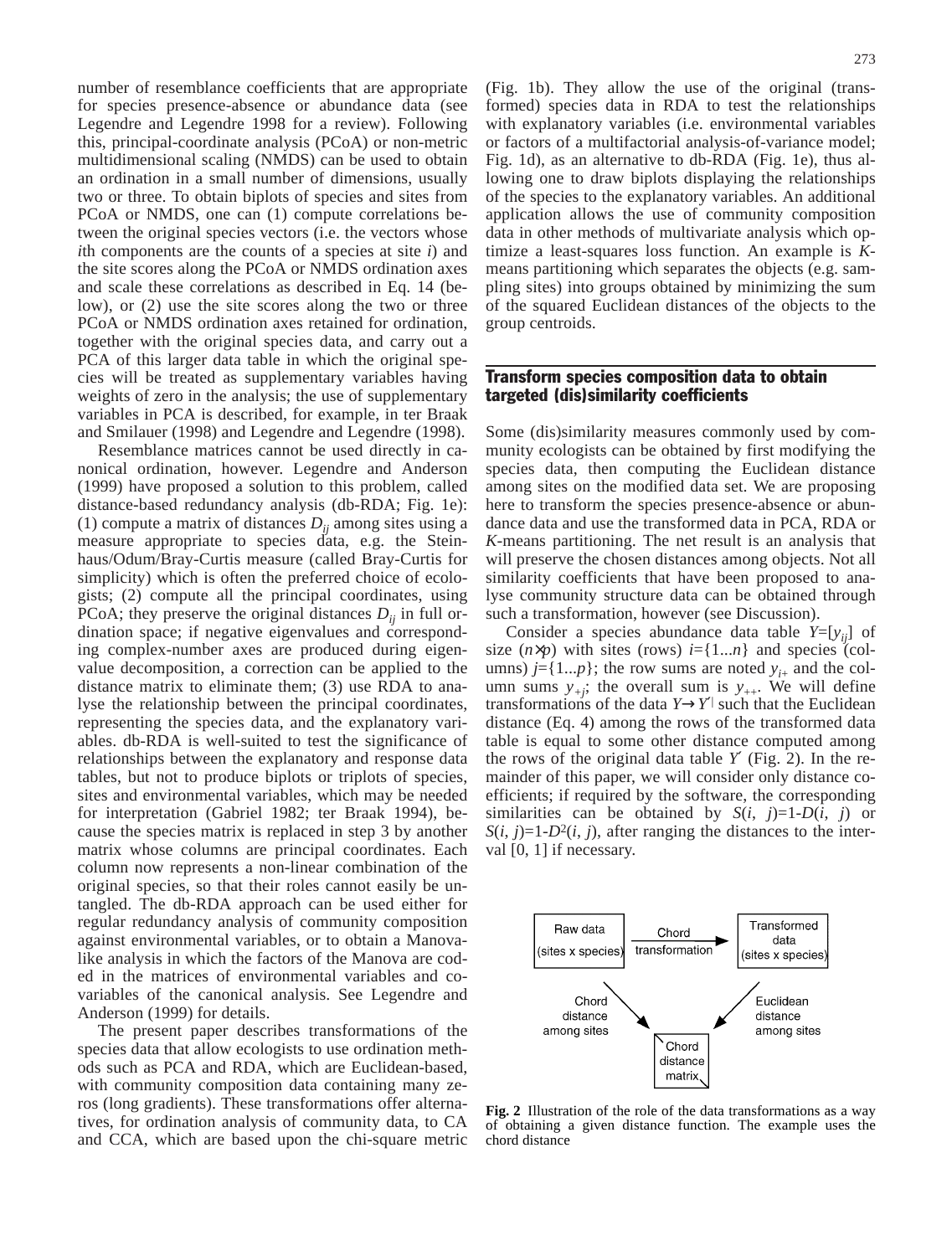The transformations described below are precursors of distances that have all been described as appropriate for community composition data. They allow users to retain the identity of the individual species in PCA or RDA biplots.

#### (1) Chord distance

The chord distance, proposed by Orlóci (1967) and Cavalli-Sforza and Edwards (1967), is the Euclidean distance computed after scaling the site vectors to length 1, i.e. dividing each value by the norm, or length, of the vector. After normalization, the Euclidean distance between two objects (sites) is equivalent to the length of a chord joining two points within a segment of a hypersphere of radius 1. The formula for the chord distance between sites  $x_1$  and  $x_2$  across the *p* species is thus:

$$
D_{chord}(x_1, x_2) = \sqrt{\sum_{j=1}^{p} \left( \frac{y_{1j}}{\sqrt{\sum_{j=1}^{p} y_{1j}^2}} - \frac{y_{2j}}{\sqrt{\sum_{j=1}^{p} y_{2j}^2}} \right)^2}
$$
(1)

The chord distance may also be computed using the following formula found in several textbooks and papers (e.g. Orlóci 1967):

$$
D_{chord}(x_1, x_2) = \sqrt{2\left(1 - \frac{\sum_{j=1}^{p} y_{1j} y_{2j}}{\sqrt{\sum_{j=1}^{p} y_{1j}^2 \sum_{j=1}^{p} y_{2j}^2}}\right)}
$$
(2)

It is clear from Eq. 1 that if the data [*yij*] are first transformed into  $[y'_{ij}]$  as follows:

$$
y'_{ij} = \frac{y_{ij}}{\sqrt{\sum_{j=1}^{p} y_{ij}^{2}}}
$$
 (3)

then the Euclidean distance

$$
D_{Euclidean}(x'_1, x'_2) = \sqrt{\sum_{j=1}^{p} (y'_{1j} - y'_{2j})^2}
$$
 (4)

between row vectors of transformed data is identical to the chord distance between the original row vectors of species abundances. The inner part of Eq. 2 is actually the cosine of the angle  $(\theta)$  between the two site vectors, normalized or not; this is easily derived from the scalar product of two vectors: *b*·*c*=(length of *b*)×(length of  $c$ )×cos  $\theta$ . So the chord distance may be written as:

$$
D_{chord} = \sqrt{2(1 - \cos\theta)}\tag{5}
$$

This distance is maximum when the two sites have no species in common; the normalized site vectors may then be represented by points at 90° from each other on the circumference of a sector of a circle (for two species) or the surface of a segment of a hypersphere (for *p* species) and the distance between the two sites is  $\sqrt{2}$ . Trueblood et al. (1994) used a form of Eq. 3 in their PCA-H method, with *yij* being the probability of sampling species *j* in sample *i* with a random draw of *m* individuals from the sample. They called the Euclidean distances between these transformed row vectors CNESS, the chord normalized expected species shared. CNESS is a metric version of Grassle and Smith's (1976) NESS similarity index. Orlóci's chord distance equals CNESS when *m*=1.

## (2) Chi-square metric and chi-square distance

The chi-square metric is often used for clustering or ordination of species abundance data. Although this measure has no upper limit, it produces distances smaller than 1 in most cases. The formula is:

$$
D_{\chi^2 metric}(x_1, x_2) = \sqrt{\sum_{j=1}^p \frac{1}{y_{+j}} \left(\frac{y_{1j}}{y_{1+}} - \frac{y_{2j}}{y_{2+}}\right)^2}
$$
(6)

The inner part is the Euclidean distance computed on relative abundances, weighted by the inverse of the column (species) sums  $y_{+j}$ . If a species *j* is rare, its column sum  $y_{+i}$  is small and this species contributes a great deal to the sum of squares. If the data  $[y_{ij}]$  are transformed into [*y*′*ij*] as follows:

$$
y'_{ij} = \frac{y_{ij}}{y_{i+\sqrt{y+j}}}
$$
\n<sup>(7)</sup>

then the Euclidean distance (Eq. 4) between row vectors of transformed data is identical to the chi-square metric (Eq. 6) between the original row vectors of species abundances.

The chi-square distance is the chi-square metric multiplied by the square root of the sum of abundances in the data table,  $\sqrt{y_{++}}$ . This distance is particularly important in numerical ecology because it is the distance preserved in CA and CCA. These two distances are treated together because they only differ by a multiplicative constant. The formula for the chi-square distance is:

$$
D_{\chi^2distance}(x_1, x_2) = \sqrt{\sum_{j=1}^p \frac{1}{y_{+j}/y_{++}} \left(\frac{y_{1j}}{y_{1+}} - \frac{y_{2j}}{y_{2+}}\right)^2}
$$
  
=  $\sqrt{y_{++}} \sqrt{\sum_{j=1}^p \frac{1}{y_{+j}} \left(\frac{y_{1j}}{y_{1+}} - \frac{y_{2j}}{y_{2+}}\right)^2}$  (8)

If the data  $[y_{ii}]$  are transformed into  $[y'_{ii}]$  as follows:

$$
y'_{ij} = \sqrt{y_{++}} \frac{y_{ij}}{y_{i+\sqrt{y_{+}j}}}
$$
\n(9)

a little algebra shows that the Euclidean distance (Eq. 4) between row vectors of transformed data is identical to the chi-square distance (Eq. 8) between the original row vectors of species abundances. This is not to say that a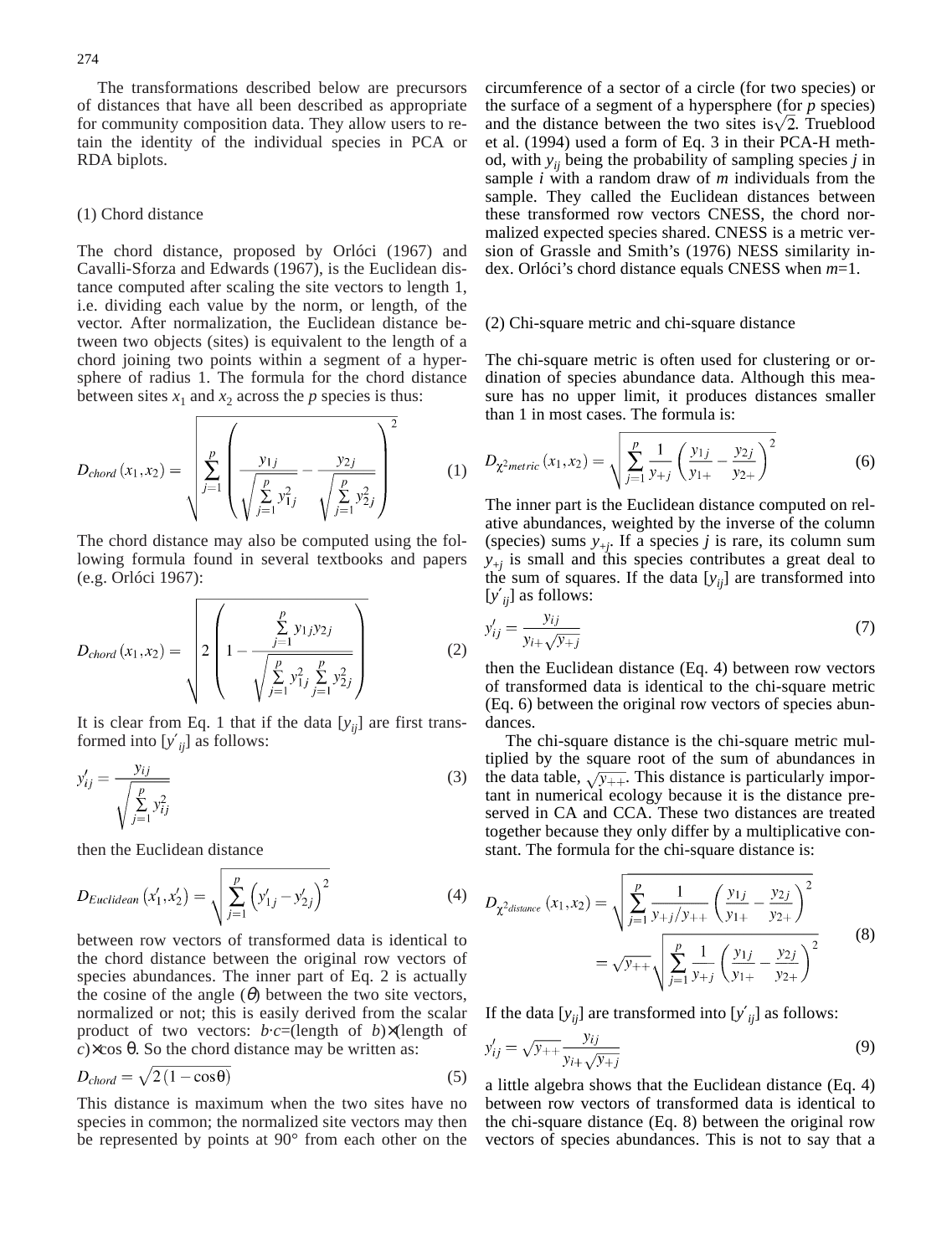PCA of data transformed as in Eq. 9, or a PCoA of a matrix of chi-square distances, will exactly reproduce a CA ordination; the rotation of the data point distribution in CA does not maximize inertia in the same way as in PCA or PCoA.

The transformation proposed here (Eq. 9) had been described by Chardy et al. (1976) and used by Pinel-Alloul et al. (1995) to prepare matrices of phytoplankton (87 taxa) and fish (18 taxa) data, prior to using them as matrices of explanatory variables in a CCA where the dependent matrix was a table of zooplankton abundances (54 taxa).

#### (3) Distance between species profiles

A variant of the chi-square metric can be obtained by removing the standardization by the inverse of  $y_{+j}$ . The species data are simply transformed into profiles of relative frequencies before computing Euclidean distances. This equation does not give extra weight to the rare species; the most abundant species contribute predominantly to the sum of squares. The formula is:

$$
D_{species\ profiles}(x_1, x_2) = \sqrt{\sum_{j=i}^{p} \left(\frac{y_{1j}}{y_{1+}} - \frac{y_{2j}}{y_{2+}}\right)^2}
$$
(10)

This formula is constructed in the same way as Eq. 1; it is the Euclidean distance (Eq. 4) between species profiles. If the data  $[y_{ii}]$  are first transformed into  $[y'_{ii}]$ as follows:

$$
y'_{ij} = \frac{y_{ij}}{y_{i+}}\tag{11}
$$

then the Euclidean distance (Eq. 4) between rows of transformed data (which are also called "compositional data") is identical to the distance between species profiles computed on the original species abundance data (Eq. 10).

#### (4) Hellinger distance

The Hellinger distance is also a measure recommended for clustering or ordination of species abundance data (Rao 1995). The formula is:

$$
D_{Hellinger}(x_1, x_2) = \sqrt{\sum_{j=1}^{p} \left[ \sqrt{\frac{y_{1j}}{y_{1+}}} - \sqrt{\frac{y_{2j}}{y_{2+}}} \right]^2}
$$
(12)

Rao (1995) recommends it as a basis for a new ordination method. Using simulations, Legendre and Legendre (1998) concluded that for linear ordination, the Hellinger distance offers a better compromise between linearity and resolution than the chi-square metric and the chisquare distance. If the data  $[y_{ii}]$  are first transformed into [*y*′*ij*] as follows:

$$
y'_{ij} = \sqrt{\frac{y_{ij}}{y_{i+}}} \tag{13}
$$

then the Euclidean distance (Eq. 4) between row vectors of transformed data is identical to the Hellinger distance between the original row vectors of species abundances.

The transformations described in this section form a set in the sense that the corresponding distances have all been recommended for analysis of community composition data and can all be obtained by transforming the species abundance data followed by computation of Euclidean distances between the rows of transformed data. Other coefficients, described for instance in Legendre and Legendre (1998), that are appropriate for community composition analysis cannot be obtained using simple transformations of the species abundance data.

#### Example

To illustrate the differences among ordination methods, an artificial ecological gradient was created by generating abundances for nine species at 19 sites along a transect (Fig. 3a). Species 2 to 4, represented by 36 individuals each, replace each other along the gradient. Species 1 and 5 have the same kind of distribution and appear at the ends of the transect. Rare species 6–9 occur in narrow ranges of conditions along the gradient; they are represented by 2–5 individuals.

Distance functions that are suitable for the analysis of community composition data should, minimally, be able to produce reasonable reconstructions of such a simple gradient. This can be assessed by looking either at the distance matrices themselves (Fig. 3) or at the biplots (Fig. 4).

When examining distance matrices, one expects distances to increase monotonically as sites get further apart, until a maximum is reached for sites that have no species in common. This can be displayed using graphs of the computed ecological distances (ordinate) against the true geographic distances along the transect (abscissa). A model of the relationship can be drawn by joining the mean ecological distances computed for each geographic distance. If sampling has taken place on a geographic surface instead of a transect, the geographic distances will not fall into a small number of discrete distances; a smooth function can be drawn using moving averages, splines, or LOWESS smoothing. We call this type of graph a *diastemogram*, from the Greek διαστεµα (diastema) distance, and γραµµα (gramma) drawing.

In Fig. 3, the diastemogram function is monotonically increasing for the chord, chi-square, Hellinger and Bray-Curtis distances, as sites get farther away along the gradient. Even though the Bray-Curtis distance cannot be obtained using one of the transformations of the previous section, it has been included in Fig. 3 for comparison and reference because of its wide use in community ecology. The diastemogram function is not monotonic for the Euclidean distance and the distance between species profiles. On the other hand, the coefficient of determination  $(R^2)$  measures how much of the variance of the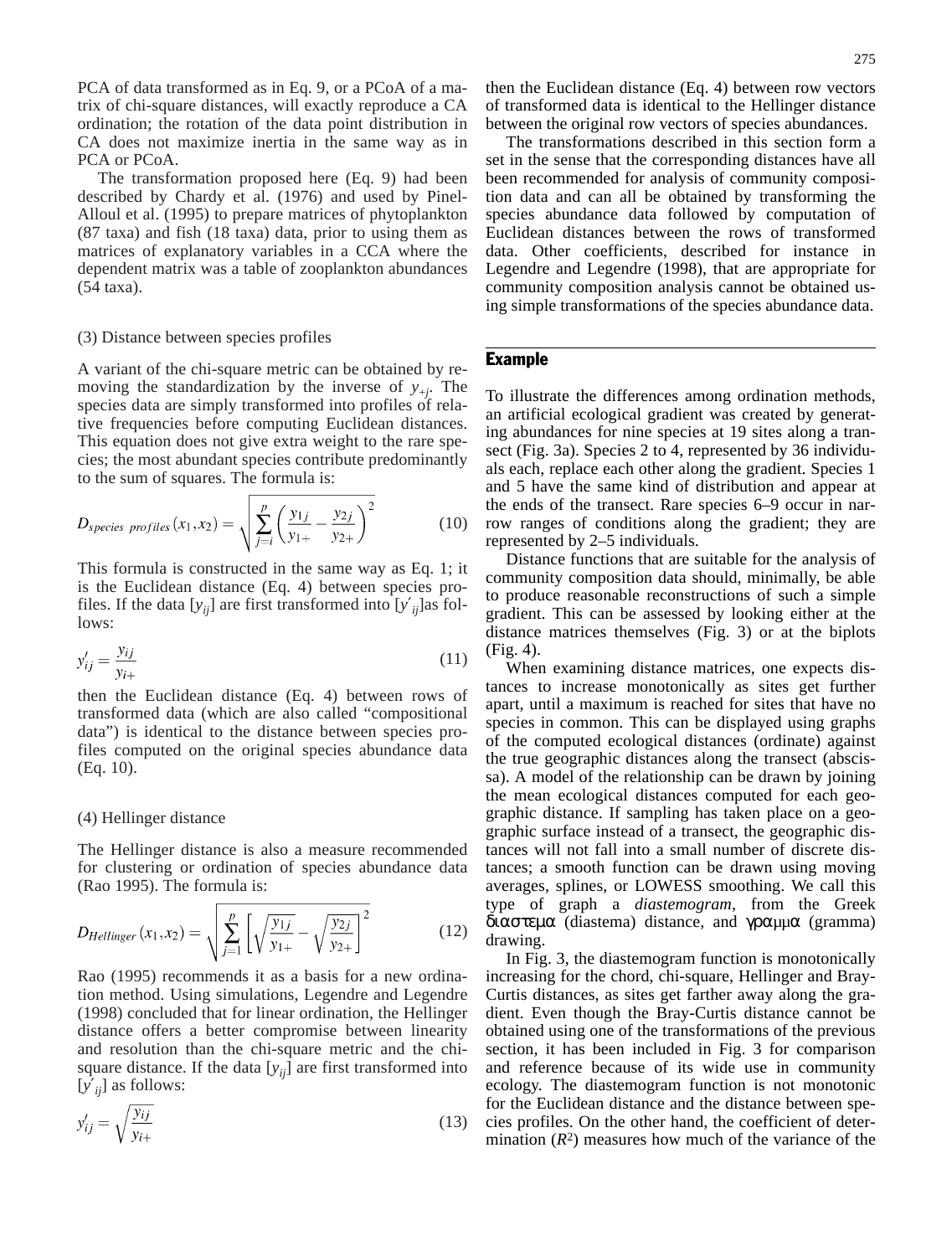**Fig. 3a–g** Analysis of artificial gradient data. **a** The gradient comprises 19 sites (numbers along abscissa) and nine species (different symbols). **b–g** Diastemograms comparing true geographic distances (abscissa) to the computed ecological distances among sites (ordinate). The construction and interpretation of these graphs is described in the text



ecological distance matrix is explained by the diastemogram function; the value of  $R^2$  is low for the Euclidean distance and the distance between species profiles. These are indications that these two distances should not be used to represent at least this particular ecological gradient. Note, however, that PCA based on species profiles can be interpreted in terms of alpha and beta diversity (ter Braak 1983).

In our example,  $R^2$  is highest for the Hellinger distance, followed by the Bray-Curtis and chord distances; the chi-square distance, which does not reach an asymptote, comes last by that criterion. The diastemogram function is monotonic for these three distances. So, the best choices for this example seem to be the Hellinger and chord distances, for which ordinations can be obtained through the simple transformations described in the previous section followed by PCA or RDA (Fig. 1b, d), or the Bray-Curtis distance for which ordination diagrams can be obtained by PCoA; biplots of species and sites are more difficult to obtain, however, in that case.

Another criterion for the comparison of distance measures is the importance given to rare species in the analysis. If rare species are well sampled and truly rare, they may be used as indicators of the conditions that may exist at some sites only. In that case, they should receive high weight, as they do in CA and, to a lesser extent, in PCA after the chi-square transformation (Table 2). In contrast, when rare species are observed sporadically at some sites but, as the result of "sampling error", not at others where they are also present, giving them high weight in the analysis is unwise. This phenomenon is exacerbated in environments where sampling is conducted blindly – for example, in aquatic and soil ecology. Coefficients such as the Euclidean, chord, species profile or Hellinger distances do not give high weights to the rare species (Table 2).

The combined effect of the various types of transformation and the most commonly used ordination methods was assessed by carrying out ordination of the data, first by PCA and CA, then by PCA after transforming the data as described above. We observe the following:

• After PCA of the raw data (Fig. 4a), axis 1 displays the gradient with strong inward folding of the sites at the ends of the gradient (horseshoe effect). Because the Euclidean distance function considers double ze-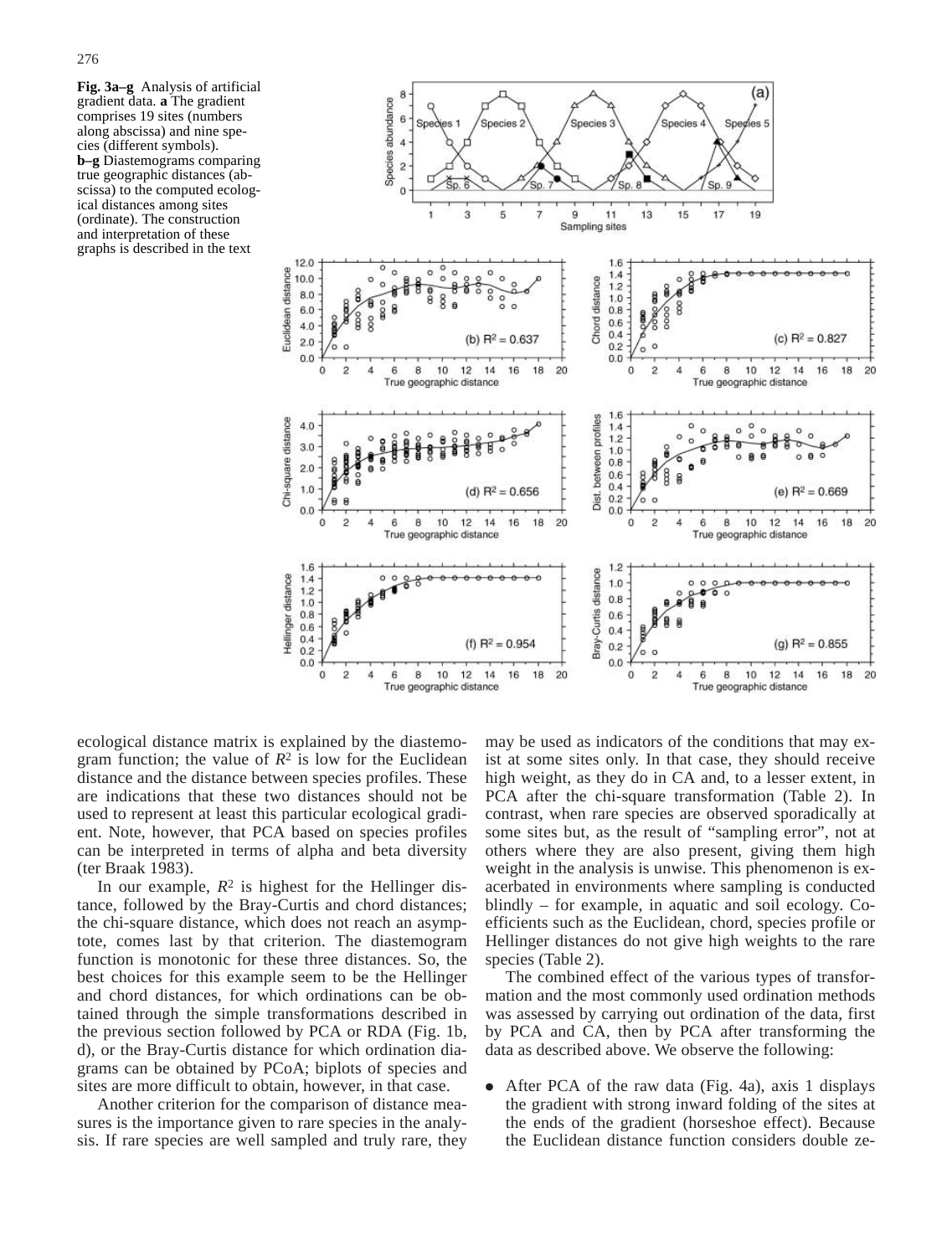



**Fig. 4a–g** Ordination of artificial gradient data from Fig. 3a. Percentage of variance in the data explained by ordination axes I and II: 69% (**a**), 49% (**b**), 50% (**c**), 67% (**d**), 69% (**e**), 71% (**f**), 59% (**g**). *Dots*, numbered *1–19*, represent the sampling sites; they are connected to materialize the gradient. Species are represented by *lines*. **a** PCA, correlation biplot. **b** CA, species at the centroids of the sites in the biplot (CA scaling type 2). **c–f** PCA of transformed data (as specified in each panel), correlation biplots; these biplots preserve the correlations among species but may expand or otherwise distort the distances among sites. **d–f** The lengths of the species lines have been multiplied by 3 for clarity. **g** PCoA of a Bray-Curtis distance matrix with superimposed species scores; see text, Eq. 14. The lengths of the species lines have been divided by 25

**Table 2** Fraction of the total variance occupied by each species, either for the raw species data from Fig. 3a (in the case of PCA and CA), or after the stated transformation (tr.) of the data. Each

row sums to 1. The variance of a species vector measures its relative importance in the analysis. Species (Sp.) 6–9 are the rare species

|                                   | Sp. 1  | Sp. 2  | Sp.3   | Sp.4   | Sp.5   | Sp.6   | Sp. 7  | Sp.8   | Sp.9   |
|-----------------------------------|--------|--------|--------|--------|--------|--------|--------|--------|--------|
| PCA (original data)               | 0.1070 | 0.2434 | 0.2434 | 0.2434 | 0.1070 | 0.0032 | 0.0081 | 0.0164 | 0.0281 |
| $CA$ (original data) <sup>a</sup> | 0.1060 | 0.0355 | 0.0349 | 0.0344 | 0.1037 | 0.1725 | 0.1725 | 0.1725 | 0.1679 |
| Chord tr. $(Eq. 3)$               | 0.1248 | 0.2303 | 0.2245 | 0.2192 | 0.1208 | 0.0065 | 0.0148 | 0.0249 | 0.0343 |
| Chi-square tr. (Eq. 9)            | 0.1686 | 0.1410 | 0.1393 | 0.1382 | 0.1644 | 0.0428 | 0.0584 | 0.0700 | 0.0773 |
| Profile tr. (Eq. 11)              | 0.1143 | 0.2458 | 0.2427 | 0.2409 | 0.1114 | 0.0041 | 0.0085 | 0.0136 | 0.0187 |
| Hellinger tr. (Eq. 13)            | 0.1216 | 0.2161 | 0.2126 | 0.2100 | 0.1166 | 0.0206 | 0.0284 | 0.0346 | 0.0395 |

<sup>a</sup> ter Braak and Smilauer (1998, Eq. 6.36)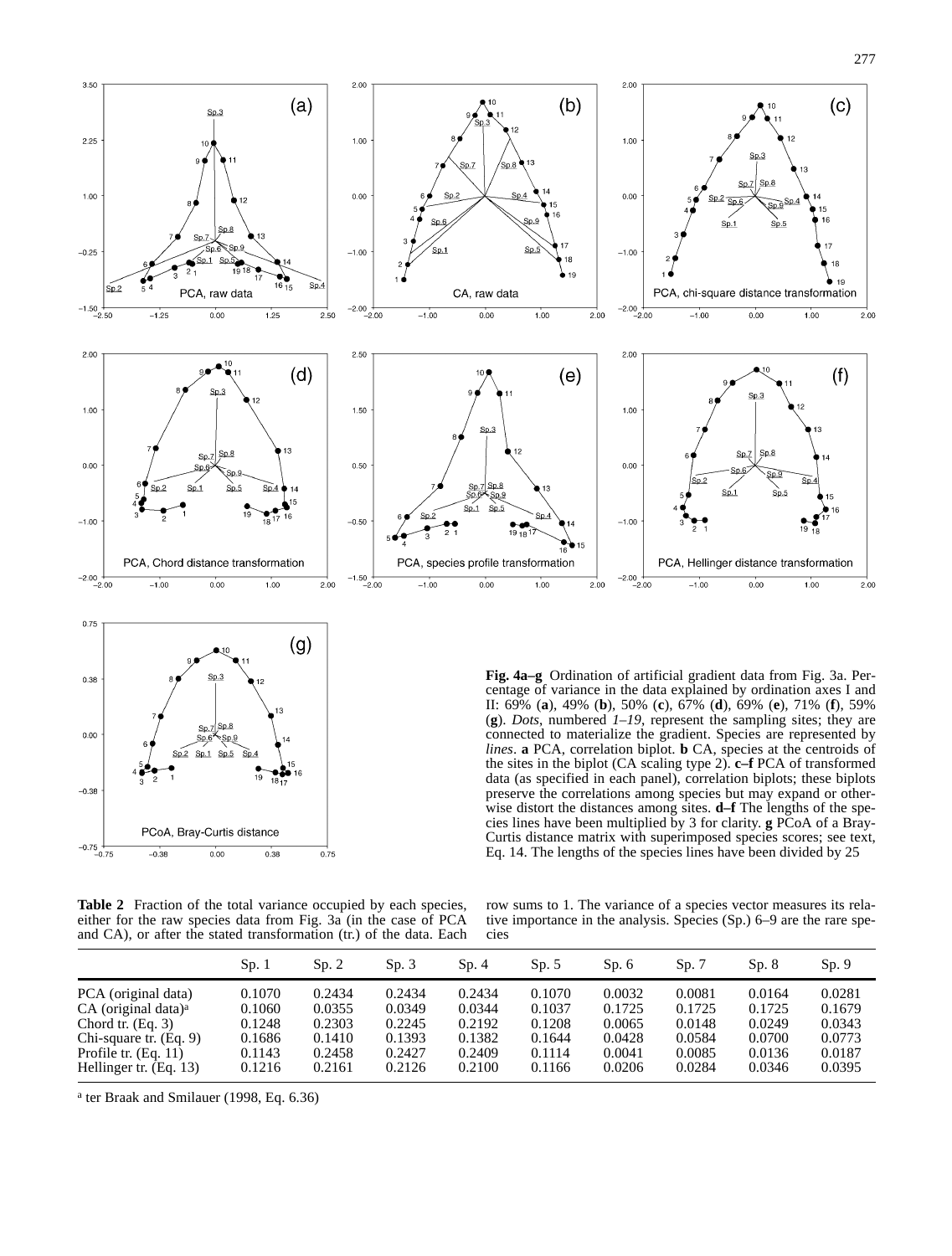ros as an indication of similarity, PCA brings together sites from the two ends of the gradient that have no species in common. PCA after the transformation into species profiles (Eq. 11) produces similar results (Fig. 4e). The inadequacy of ordinations displaying strong horseshoes has been discussed in the ecological literature since Goodall (1954).

- CA displays the gradient correctly along axis 1 (Fig. 4b); so does PCA on data transformed by Eq. 9, where the ordination preserves the chi-square distance among sites (Fig. 4c); Eq. 7 leads to similar results (not shown). The small differences in the ordination of sites between Figs. 4b and c is due to the fact that CA does not define inertia in the same way and, so, does not apportion it among axes in the same way as PCA.
- PCAs on data transformed using Eqs. 3 (chord transformation; Fig. 4d) and 13 (Hellinger transformation; Fig. 4f) produce good representations of the gradient along axis 1, with some inward folding of three sites at both ends of the transect.
- PCoA of a Bray-Curtis distance matrix is shown in Fig. 4g for comparison. Linear correlations were computed between the original species vectors and the first two principal coordinates. The correlations were weighted as follows to obtain the species scores for the biplot:

$$
speciesScore_{jk} = r_{jk}s_j/s_k
$$
\n(14)

where  $r_{jk}$  is the correlation between species *j* and site score vector  $k$ ,  $s<sub>i</sub>$  is the standard deviation of species *j*, and  $s_k$  is the standard deviation of site score vector  $k$ . The term  $s_k$  adjusts the species scores to the scaling used in any particular analysis: the variance of site score vector *k* is  $\lambda_k$  in PCoA and in PCA distance biplots ( $\lambda_k$ =eigenvalue), whereas it is 1 in PCA correlation biplots.

For the present example, the ordinations of sites obtained for the chord and Hellinger transformations have inward folding of three sites at both ends of the transect (horseshoe effect); the horseshoe is not stronger than in the ordination obtained using the Bray-Curtis distance (Fig. 4). The horseshoe effect is much stronger in the case of the Euclidean distance and the species profile transformation. CA as well as PCA after chi-square distance transformation produced no horseshoe effect in this example. Noticeably, the fraction of variance of the species data accounted for by the first two ordination axes is much lower in CA and in the PCA following chisquare distance transformation (49–50%) than in the other PCAs (67–71%). The Bray-Curtis PCoA ordination is intermediate in that respect (57%).

In the biplots, where only the first two axes were used, all methods based upon PCA gave a fair representation of the relative numerical importance of the rare species. This included the PCA after chi-square distance transformation of the data: even though the rare species have high weights in the analysis (higher variance in Table 2 than in the other PCA results), they only load heavily on the lesser ordination axes. In CA, where the rare species have high weights (Table 2), the importance of a species for an ordination subspace is given, e.g. in the program Canoco, by the "cumulative fit per species as fraction of variance of species". Here again, the rare species only load heavily on the last ordination axes. Fig. 4b (CA) shows the species at the centroids of the sites where they are present; compare Figs. 3a and 4b. The lengths of the lines joining the species to the origin are not a measure of their importance in the analysis; in CA biplots, species scores are slopes with respect to the axes (ter Braak and Smilauer 1998, Eq. 6.17).

## **Discussion**

The transformations described above are precursors of distances that have all been described as appropriate for community composition data. This is not to say that these five are the only appropriate distances for species abundance data; see for example Faith et al. (1987) or Legendre and Legendre (1998) for reviews of appropriate coefficients. These distances, however, can be obtained through transformations that allow users to retain the identity of the individual species in biplots. Prior to computing these transformations, any of the standardizations investigated by Faith et al. (1987) may also be used.

## Theoretical considerations

The distance functions that can be obtained by transformation of the species data followed by calculation of Euclidean distances have some interesting mathematical properties:

- 1. All distance functions pertaining to this group are Euclidean, meaning that the distances among objects that they produce can be entirely represented in Euclidean space. A representation is Euclidean when PCoA of the distance matrix does not produce negative eigenvalues. These concepts are explained, for example, by Legendre and Legendre (1998).
- 2. The distances corresponding to the transformations described above can be computed on presenceabsence species data. Hence the transformations can also be applied to this type of data.
- 3. Coefficients that are non-Euclidean cannot be obtained through transformation of the data followed by calculation of Euclidean distances. If it were possible to do so, the resulting distances would be Euclidean, while they are not. In particular, distances which are one-complements of similarity coefficients for binary (0–1) data, such as the simple matching, Jaccard or Sørensen coefficients, cannot be obtained through such transformations since none of them are Euclidean (Gower and Legendre 1986; Legendre and Legendre 1998, Table 7.2); Sørensen's coefficient is not even a metric. The widely used Bray-Curtis coefficient for community data, which ranked among the best of the coefficients studied by Faith et al. (1987), cannot be obtained through such a transformation because it is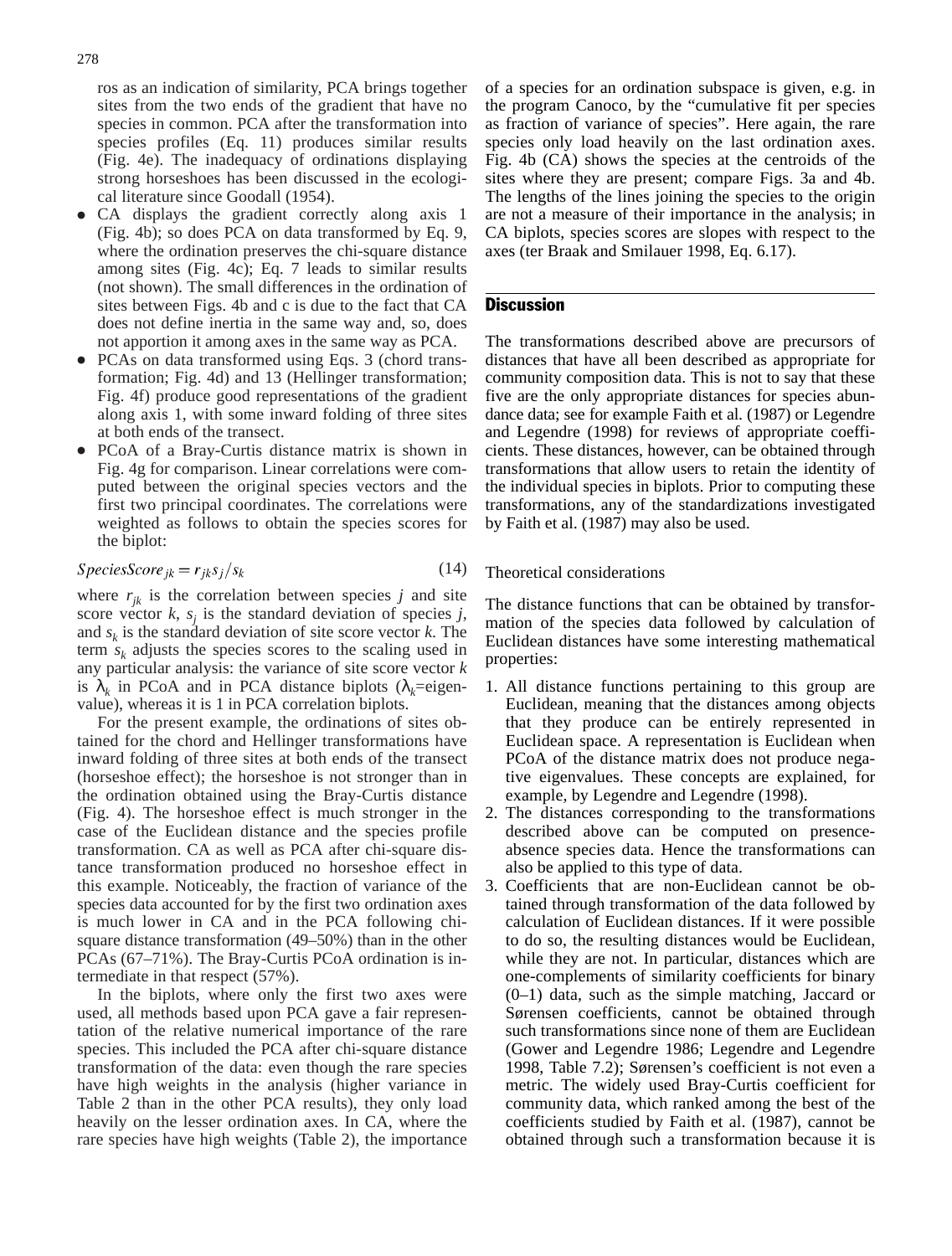neither Euclidean nor metric; likewise for the NESS similarity coefficient of Grassle and Smith (1976). To use these otherwise excellent coefficients in constrained ordination, one should use either the db-RDA approach of Legendre and Anderson (1999) or the alternative computation procedure proposed by McArdle and Anderson (2001).

4. The coefficients that can be obtained by data transformation are those that can be expressed as an equation where each value  $y_{ij}$  is weighted by some function of the values in the same row and/or column (e.g. the sum, or the sum of squares, of the values). The sum of all values  $y_{++}$  may also be included in the transformation. As a result, these coefficients only compare species profiles, normalized in various ways. To obtain distances that preserve total abundances at the sites, instead of normalized profiles, one has to use the coefficient of Bray-Curtis or that of Kulczynski; see Faith et al. (1987) or Legendre and Legendre (1998) for details.

## Practical considerations

For the analysis of community gradients, it does not matter that an analysis gives high weights to the rare species when the end-product is simply a reduced-space ordination diagram. In CA or CCA, and in PCA or RDA based upon the chi-square metric (Eq. 7) or the chi-square distance transformation (Eq. 9), the rarest species are well fitted by the axes with the smallest eigenvalues. The contributions of these species to the first few axes, used for reduced-space ordination, are small. The weights given to rare species do matter, however, when the endproduct is a test of significance of the relationship between species composition and a set of explanatory variables, or a test of factors in a multiple analysis-of-variance model following the db-RDA approach of Legendre and Anderson (1999). CCA, or the chi-square distance transformation followed by RDA, should not be used unless one specifically wants to give high weight to the rare species that may indicate the presence of particular environmental conditions.

The chord and Hellinger transformations are appropriate alternatives giving low weights to rare species. In our example, the diastemogram functions for these two transformations showed that the resulting distances were monotonically related to the geographic distances along the gradient, as in the case of the Bray-Curtis coefficient; they reached an asymptote for sites that had no species in common; they produced little horseshoe effect in ordinations; and they allowed the representation of species and sites in biplots.

For simple ordination analysis, the difference between CA and PCA after the chi-square distance transformation is small. With appropriate scalings of the species and site scores, the same distance is preserved in the two forms of analysis, but the eigenvalues may differ slightly. There is a more important difference in canonical ordina-

tion, however: the multiple regressions of the species on the set of explanatory variables are done with weights in CCA; this is not the case in RDA. The weights in CCA are given by a diagonal matrix containing the square roots of the row sums of the species data table. This means that a site where many individuals have been observed contributes more to the regression than a site with few individuals. CCA should only be used when the sites have approximately the same number of individuals, or when one explicitly wants to give high weight to the richest sites. This problem of CCA was one of our incentives for looking for alternative methods for canonical ordination of community composition data. RDA based upon the transformations proposed in this paper (including the chi-square metric or distance transformations) offers an alternative solution.

PCA of raw data, which preserves the Euclidean distance among sites in full-dimensional space, is inappropriate for species composition data. PCA of the species profiles allows a quick view of both alpha diversity (as Simpson's diversity) and beta diversity (at the cost of severe distortion at the ends of long gradients).

## Applications

Here are some cases where the proposed data transformations may be useful for the analysis of species abundance tables, or other types of frequency data:

- In unconstrained or canonical ordination, when one does not wish to use the chi-square distance preserved by CA and CCA because of the differential weighting of rare species.
- In canonical ordination, when one does not wish to use the CCA weighting system for sites.
- When RDA or CCA is used to depict biotic control through top-down or bottom-up interactions (Lindeman 1942; Southwood 1987). In such studies, the analysis of a species matrix *Y* is constrained using another species matrix *X* representing predators or prey. The species data in *X* need to be transformed in such a way that the Euclidean distances among rows of *X* correspond to meaningful distances in species space, before *X* is used in a linear model; the transformations proposed in this paper can be used to do this. See Pinel-Alloul et al. (1995) for an example.
- The transformations described in this paper offer new ways of partitioning sites described by species abundance data, i.e. dividing them into groups. One commonly used partitioning method is *K*-means, which is a Euclidean method minimizing a least-squares loss function. To preserve a distance function which is appropriate for community composition data, instead of the Euclidean distance which is inappropriate (Table 1), one can, prior to *K*-means, transform the species abundances using Eqs. 3, 7, 9, 11 or 13.

Theoretical criteria are not known at the moment that would allow one to select the best distance function (or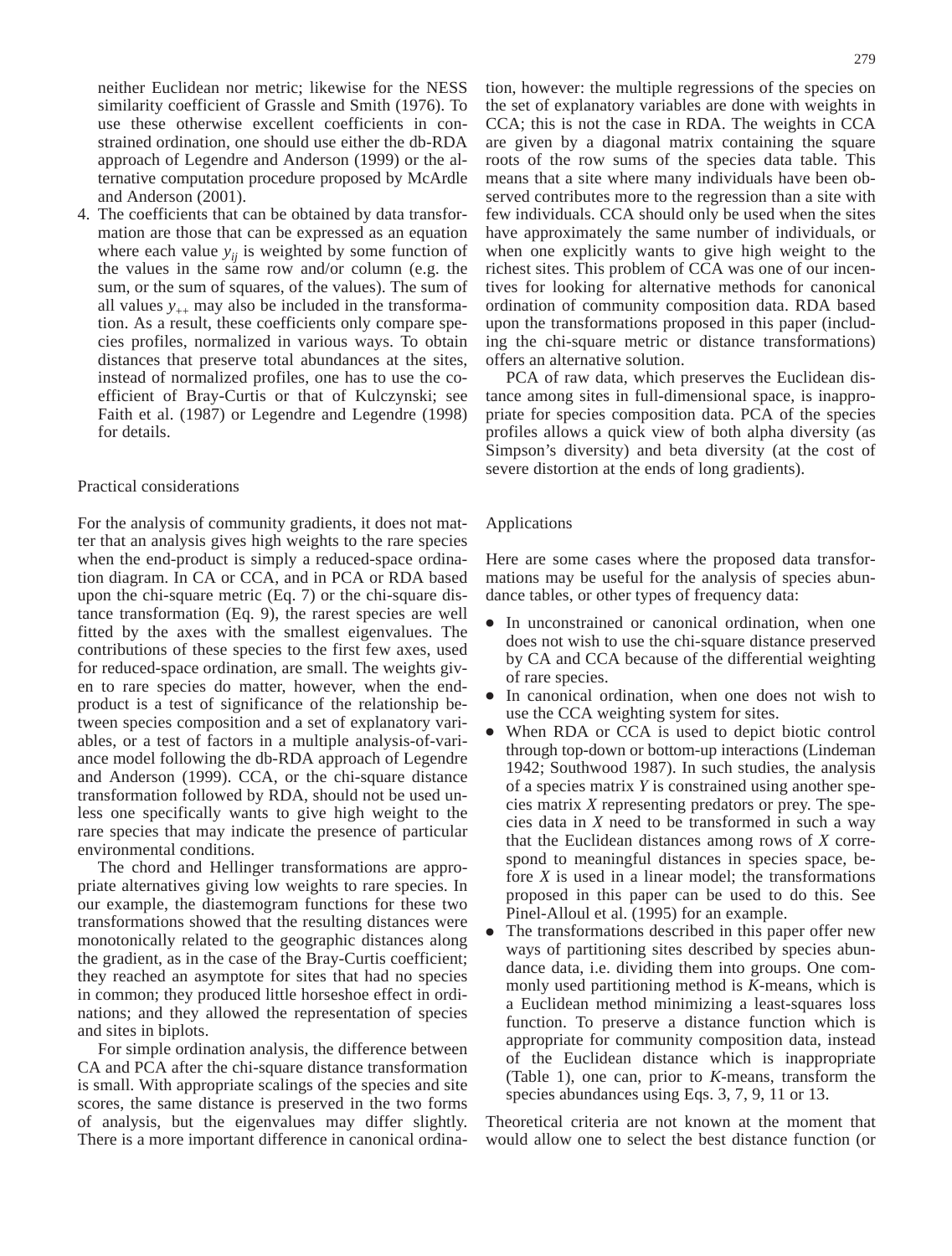data transformation) for any specific situation. In canonical analysis, one may empirically select the transformation which leads to the highest fraction of explained variation. Computer programs to carry out these transformations are available on the WWW sites http://www.fas. umontreal.ca/biol/legendre/ (Fortran source code and compiled versions) and http://www.es.umb.edu/edgwebp. htm (Matlab code).

**Acknowledgements** Thanks to Elaine Hooper who motivated this investigation by asking how to represent the original species in a biplot after db-RDA; to David W. Roberts who proposed improvements to the example data set used in this paper and to the ways of showing differences among distance functions; to Philippe Casgrain who incorporated diastemograms into The R Package; and to Daniel Borcard and Mark Burgman for comments on the manuscript. This research was supported by NSERC grant number OGP7738 to P. Legendre.

# References

- Cavalli-Sforza LL, Edwards AWF (1967) Phylogenetic analysis: models and estimation procedures. Evolution 21:550–570
- Chardy P, Glemarec M, Laurec A (1976) Application of inertia methods to benthic marine ecology: practical implications of the basic options. Estuarine Coastal Shelf Sci 4:179–205
- Faith DP, Minchin PR, Belbin L (1987) Compositional dissimilarity as a robust measure of ecological distance. Vegetatio 69: 57–68
- Gabriel KR (1982) Biplot. In: Kotz S, Johnson NL (eds) Encyclopedia of statistical sciences, vol 1. Wiley, New York, pp 263–271
- Goodall DW (1954) Objective methods for the classification of vegetation. III. An essay in the use of factor analysis. Aust J Bot 2:304–324
- Gower JC, Legendre P (1986) Metric and Euclidean properties of dissimilarity coefficients. J Classif 3:5–48
- Grassle JF, Smith W (1976) A similarity measure sensitive to the contribution of rare species and its use in investigation of variation in marine benthic communities. Oecologia 25:13–25
- Greig-Smith P (1983) Quantitative plant ecology, 3rd edn. Blackwell, London
- Legendre P, Anderson MJ (1999) Distance-based redundancy analysis: testing multispecies responses in multifactorial ecological experiments. Ecol Monogr 69:1–24
- Legendre P, Legendre L (1998) Numerical ecology, 2nd English edn. Elsevier, Amsterdam
- Lindeman RL (1942) The trophic-dynamic aspect of ecology. Ecology 23:399–418
- McArdle BH, Anderson MJ (2001) Fitting multivariate models to community data: a comment on distance-based redundancy analysis. Ecology 82:290–297
- Orlóci L (1967) An agglomerative method for classification of plant communities. J Ecol 55:193–205
- Orlóci L (1978) Multivariate analysis in vegetation research, 2nd edn. Junk, The Hague
- Pinel-Alloul B, Niyonsenga T, Legendre P (1995) Spatial and environmental components of freshwater zooplankton structure. Écoscience 2:1–19
- Rao CR (1995) A review of canonical coordinates and an alternative to correspondence analysis using Hellinger distance. Qüestiió 19:23–63
- Southwood TRE (1987) The concept and nature of the community. In: Gee JHR, Giller PS (eds) Organization of communities: past and present. Blackwell, Oxford, pp 3–27
- ter Braak CJF (1983) Principal components biplots and alpha and beta diversity. Ecology 64:454–462
- ter Braak CJF (1985) Correspondence analysis of incidence and abundance data: properties in terms of a unimodal response model. Biometrics 41:859–873
- ter Braak CJF (1994) Canonical community ordination. I. Basic theory and linear methods. Écoscience 1:127–140
- ter Braak CJF, Smilauer P (1998) CANOCO reference manual and user's guide to Canoco for Windows – software for canonical community ordination (version 4). Microcomputer Power, Ithaca, NY
- Trueblood DD, Gallagher ED, Gould DM (1994) Three stages of seasonal succession on the Savin Hill Cove mudflat, Boston Harbor. Limnol Oceanogr 39:1440–1454
- Wolda H (1981) Similarity indices, sample size and diversity. Oecologia 50:296–302